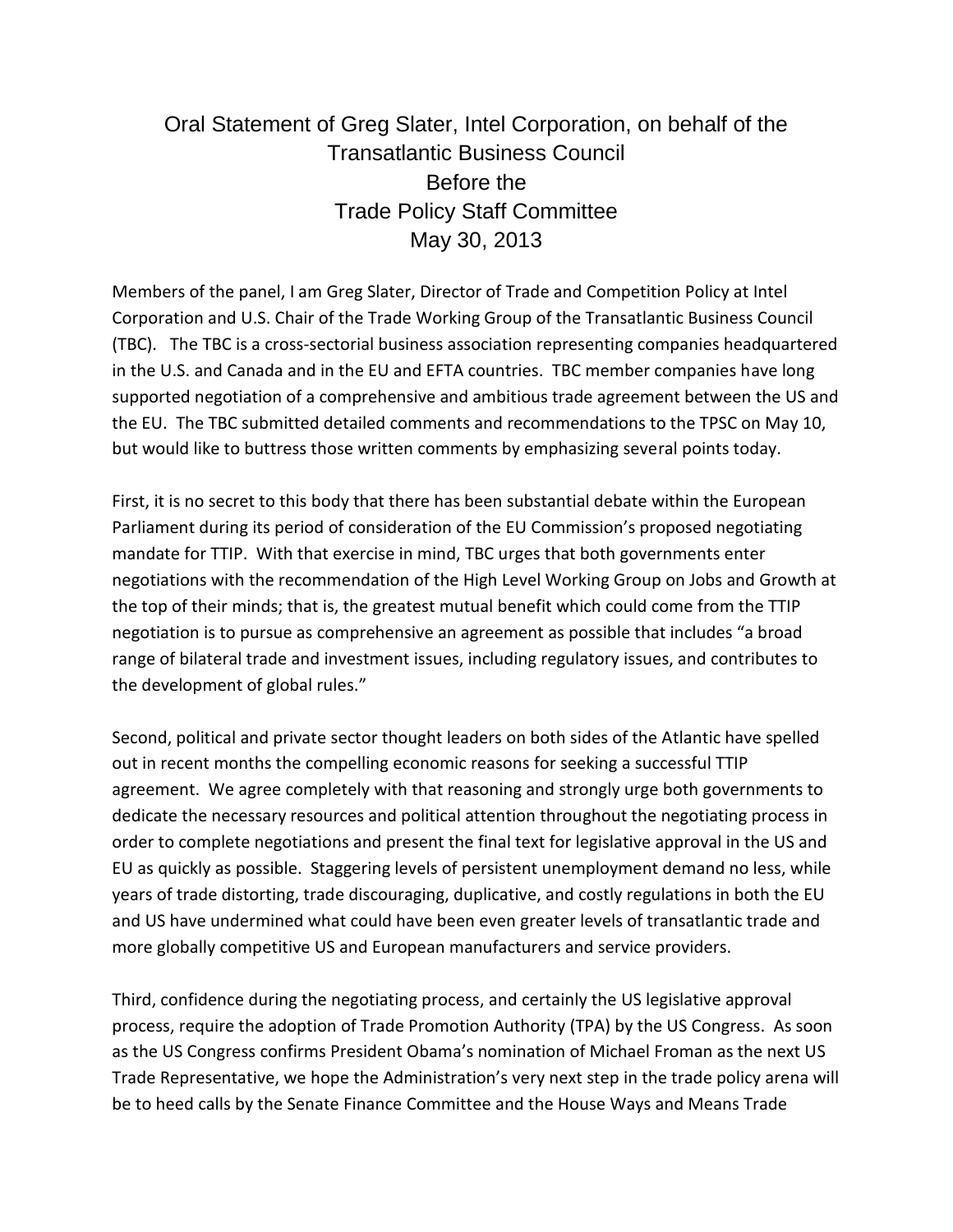Subcommittee to work with those committees in drafting and passage of the necessary TPA legislation.

Fourth, TBC's top priority for TTIP is in the area of regulatory convergence and cooperation. The TBC believes that regulatory differences, including with respect to the role of science and evidence in developing regulatory measures, in some sectors are acting as a major brake on transatlantic trade and economic growth. Lack of regulatory convergence increases costs across the range of industrial and service sectors and undermines competitiveness among actors in the value chain, ultimately leading to a poorer deal for European and US consumers.

Significant differences often exist in regulatory philosophy and the prescribed test procedures and requirements between US and EU regulations, although the intended environmental and safety outcomes can be very similar. TTIP presents an opportunity to implement a regime that effectively breaks down regulatory barriers across industrial sectors, while respecting U.S. and EU sovereignty and without sacrificing safety or environmental standards for consumers.

We recommend that the U.S. and the EU begin with areas where mutually beneficial change can be made quickly in order to build an appropriate amount of momentum going forward. It is essential that adequate resources be devoted to ensuring that any new tools or governing processes established under the initiative will be adequately supported, and a mechanism is established to facilitate regular engagement with the private sector.

As negotiators address issues across legal, regulatory, and policy frameworks, they must consider how to best coordinate approaches on both sides of the Atlantic to maximize the potential for trade opportunities, reduce unnecessary costs and administrative burdens, and enhance economic growth and societal benefit. In some cases, harmonization may be among the best approaches where it results in a compromise of positions that achieve the objectives set forth above. However, the parties recognize that harmonization may be a longer-term project.

We also recognize the benefits of regulatory approaches converging where they can embrace the best practices of facilitating trade and investment. At a minimum, there should be coherence across regulatory approaches so as not to create impediments to trade. Finally, one of the most practical approaches to bridging divides across legal, regulatory and policy frameworks is interoperability. We should be clear that this is not interoperability in the technical sense, but is rather policy interoperability, or the ability of policies to work together. This type of policy interoperability often affords shorter-term solutions to enable trade and business across regions where there is incomplete legal, policy or regulatory coherence.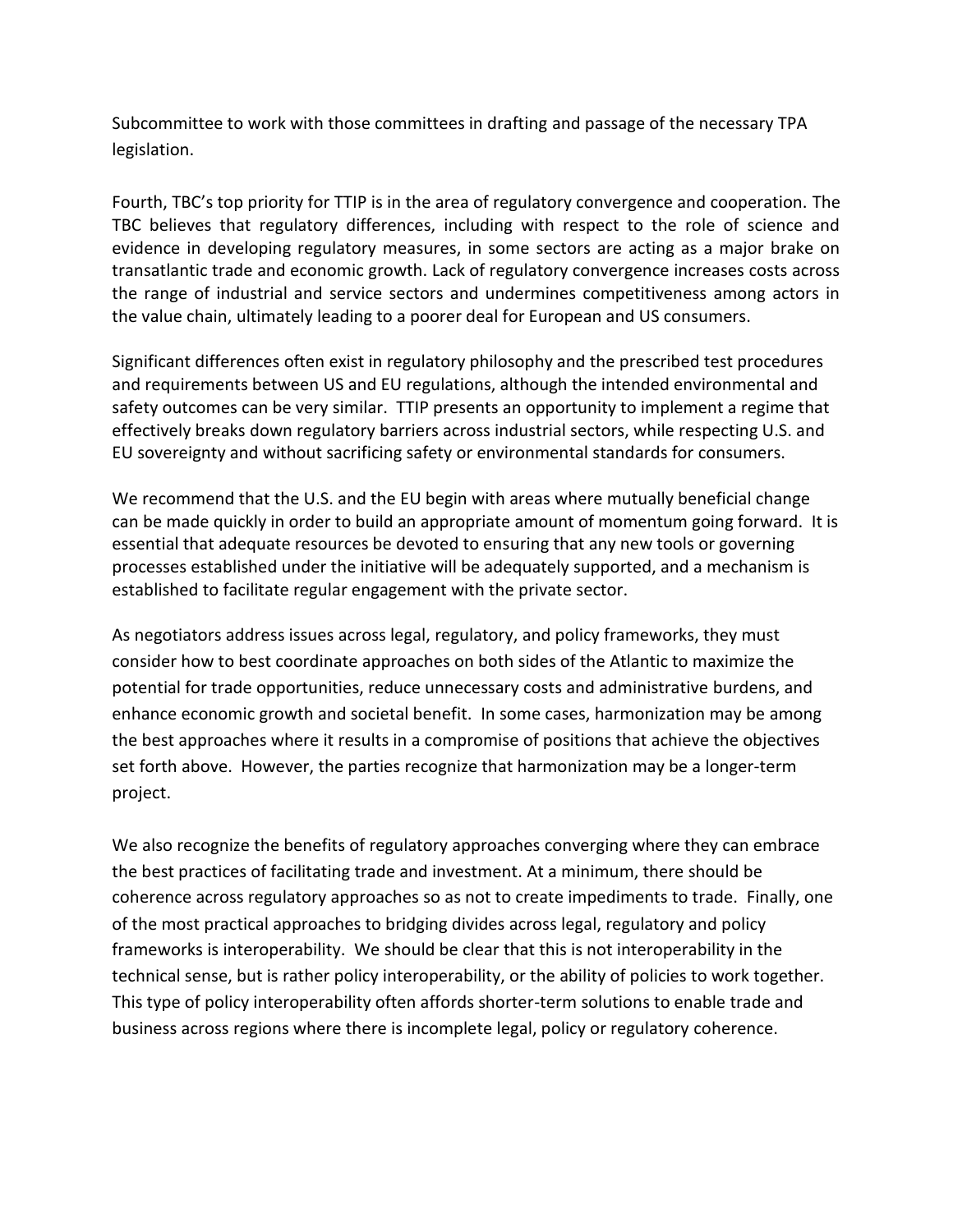As mentioned, our May 10 submission contains detailed recommendations on most issues raised in the HLWG report, but I want to make several additional quick observations before closing.

**IP:** TTIP provides a rare opportunity to establish high standards for intellectual property protection in a trade agreement that will govern trade and influence other negotiations for decades to come. Positive commitments regarding patents, trade secrets, trademarks, and other forms of intellectual property rights are essential elements in this regard.

**Cross Border Data Flows:** The transfer of information is increasingly critical in all industry sectors. There must be a clear obligation in the agreement that enables companies and their customers to (i) electronically transfer information internally or across borders; (ii) store or access publically available information; and/or (iii) access their own information stored in other countries.

Restricting international data flows as a means of protecting access to data or ensuring security is ineffective and inefficient. That approach will only slow down the expansion of trade by so many internet-dependent companies at a time when innovation in digital services, cloud services in particular, is benefitting such a variety of industries. The U.S. and EU should use TTIP to bridge differences in their approaches to privacy and cyber security without undermining data flows.

**Innovation:** The agreement should include a comprehensive innovation chapter which would address impediments to the freest possible exchange of ideas, capital, goods, services, and people, and create common frameworks between the U.S. and EU for programs to encourage both basic research and development and also the commercialization of new technologies. For example, current regulatory developments in the US and EU provide an opportunity to enable the promise of nanotechnologies consistent with sound environmental, health, and safety practices. Cooperation at this early stage of regulatory development would enable consistency on the two sides.

**Financial Services:** It is essential that the EU and the U.S. continue to coordinate and collaborate on finding the best approaches to financial markets regulation in order to drive down regulatory duplication costs for companies operating on both sides of the Atlantic. A framework for regulatory cooperation within existing forms of dialogue that take place on both a transatlantic and global basis should be the most effective way forward and should add transparency to regulatory differences and commonalities. However, TTIP provides the opportunity to improve upon the current institutional, regulatory and policy status quo on financial services. Improving dialogue to enhance compatibility between the EU and U.S. financial regulatory environment would help decrease the opportunities for regulatory arbitrage and reduce the cost of duplicative regulation as well as provide legal clarity on prudential, market infrastructure and product issues for financial market participants on both